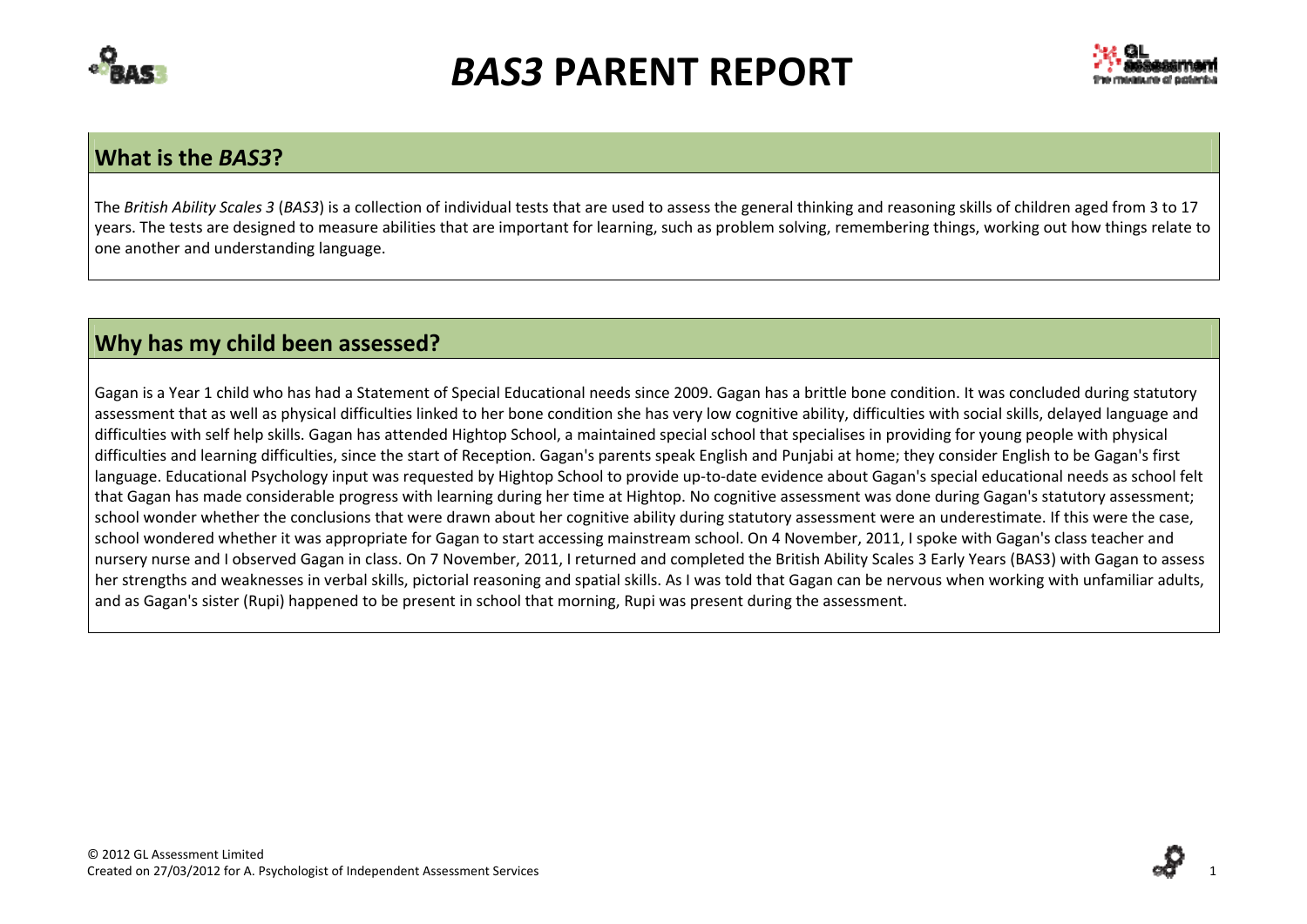



# **Why was the** *BAS3* **used to assess my child?**

The *BAS3* was chosen to assess your child as the results provide an overview of her cognitive strengths and weaknesses and highlight the areas of thinking with which she may need help. Your child's ability to cope with the types of tests included within the *BAS3* is very important and may affect the extent to which she progresses at school. When used alongside other sources of information (i.e. teacher observation, parental feedback), the *BAS3* results help build up <sup>a</sup> picture of your child, which allows us to understand any difficulties she might be experiencing. We can then decide how to deal with those difficulties.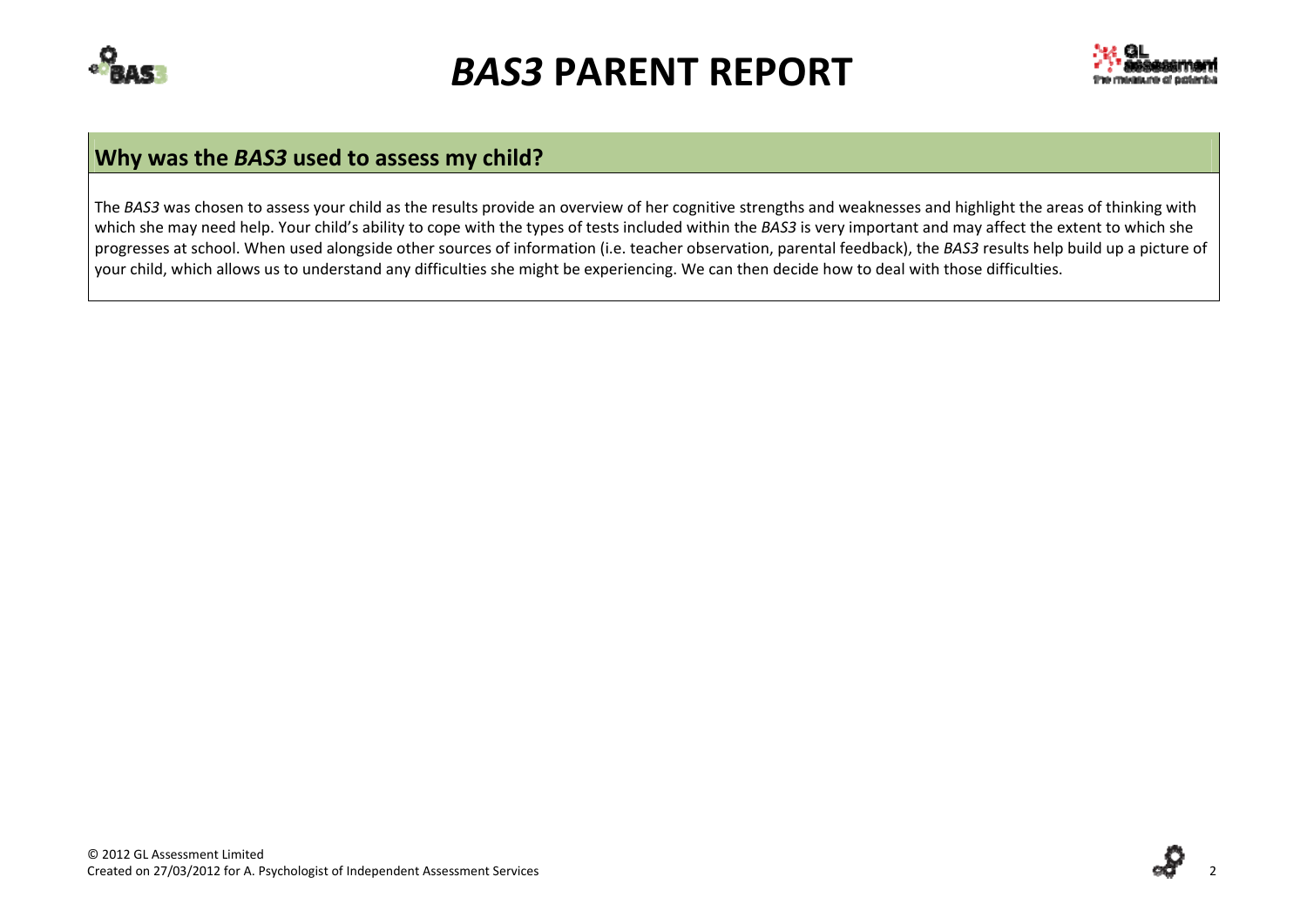



### **What do the** *BAS3* **results show?**

Your child completed the tests that were most suited to identifying her needs. The tests in the *BAS3* combine to produce different types of scores. A summary of these scores and the abilities they test is shown below.

| <b>Type of</b><br>score                | Measures your child's ability to                                                                                                                                                                     |
|----------------------------------------|------------------------------------------------------------------------------------------------------------------------------------------------------------------------------------------------------|
| <b>Verbal Ability</b>                  | Understand and use spoken words and language.                                                                                                                                                        |
| Non-verbal<br><b>Reasoning Ability</b> | Work out why numbers, pictures or patterns are<br>linked with others.                                                                                                                                |
| <b>Spatial Ability</b>                 | Remember and make sense of shapes and the way<br>they are arranged.                                                                                                                                  |
| General<br><b>Conceptual Ability</b>   | Use all three kinds of ability – verbal, spatial, non-<br>verbal reasoning.<br>This score summarises your child's overall thinking<br>and problem solving abilities.                                 |
| Special Non-verbal<br>Composite        | Use two kinds of ability – spatial and non-verbal<br>reasoning.<br>This score is used when children are unable to do<br>tests involving words, or when they would find such<br>tests very difficult. |

### **How is the** *BAS3* **scored?**

The *BAS3* scores are presented in percentiles, showing your child's rank when compared with what would be expected for 100 children of the same age. For example, if your child ranked in the 55<sup>th</sup> percentile, it would mean that she scored higher than 55 out of 100 children of the same age.

About two thirds of children will rank between the 16<sup>th</sup> and 84<sup>th</sup> percentile, so percentiles help us to decide how typical or unusual your child's score is.

Descriptions of the percentiles are provided below.

| <b>Percentile</b>               | <b>Description</b>   |
|---------------------------------|----------------------|
| $1^{st} - 2^{nd}$               | Very Low             |
| $3^{\text{rd}} - 8^{\text{th}}$ | Low                  |
| $9^{th} - 24^{th}$              | <b>Below Average</b> |
| $25^{th} - 74^{th}$             | Average              |
| $75^{th} - 90^{th}$             | Above Average        |
| $91^{st} - 97^{th}$             | High                 |
| $98^{th} - 99^{th}$             | Very High            |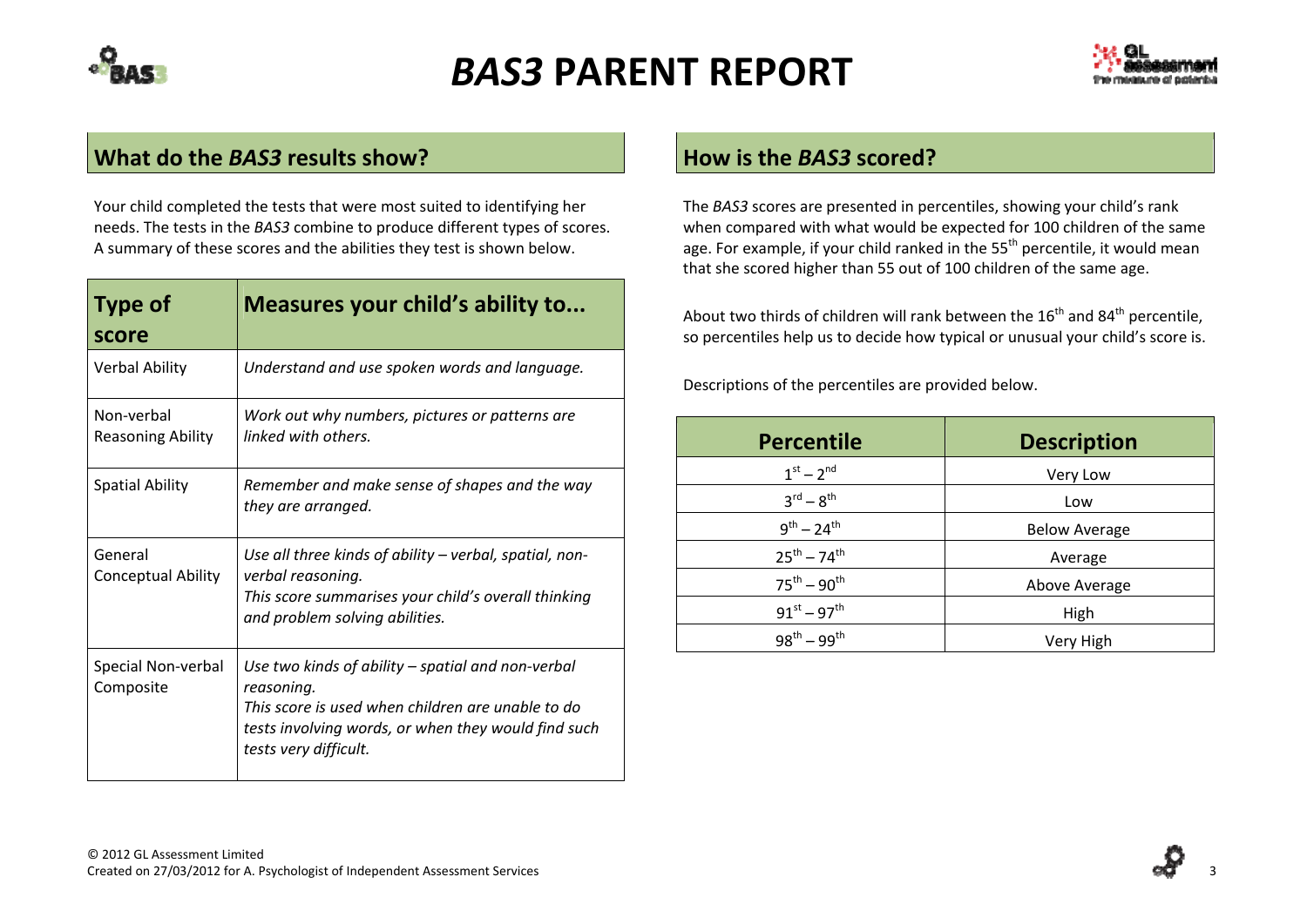



# **Summary of the** *BAS3* **scores**

**Name:ID 0010** 

### Age at Test: 5 years 10 months **Date tested:** 07/11/11

|                                      | Very Low | Low | <b>Below</b><br>Average | Average | Above<br>Average | High | Very High |                          |
|--------------------------------------|----------|-----|-------------------------|---------|------------------|------|-----------|--------------------------|
|                                      |          |     |                         |         |                  |      |           | Percentile               |
| <b>Verbal Ability</b>                |          |     |                         |         |                  |      |           | 9 <sup>th</sup>          |
| Non-verbal Reasoning<br>Ability      |          |     |                         |         |                  |      |           | $81$ <sup>st</sup>       |
| <b>Spatial Ability</b>               |          |     |                         |         |                  |      |           | $\mathbf{1}^{\text{st}}$ |
| <b>General Conceptual</b><br>Ability |          |     |                         |         |                  |      |           | $9^{\text{th}}$          |
| Special Non-Verbal<br>Composite      |          |     |                         |         |                  |      |           | $16^{\text{th}}$         |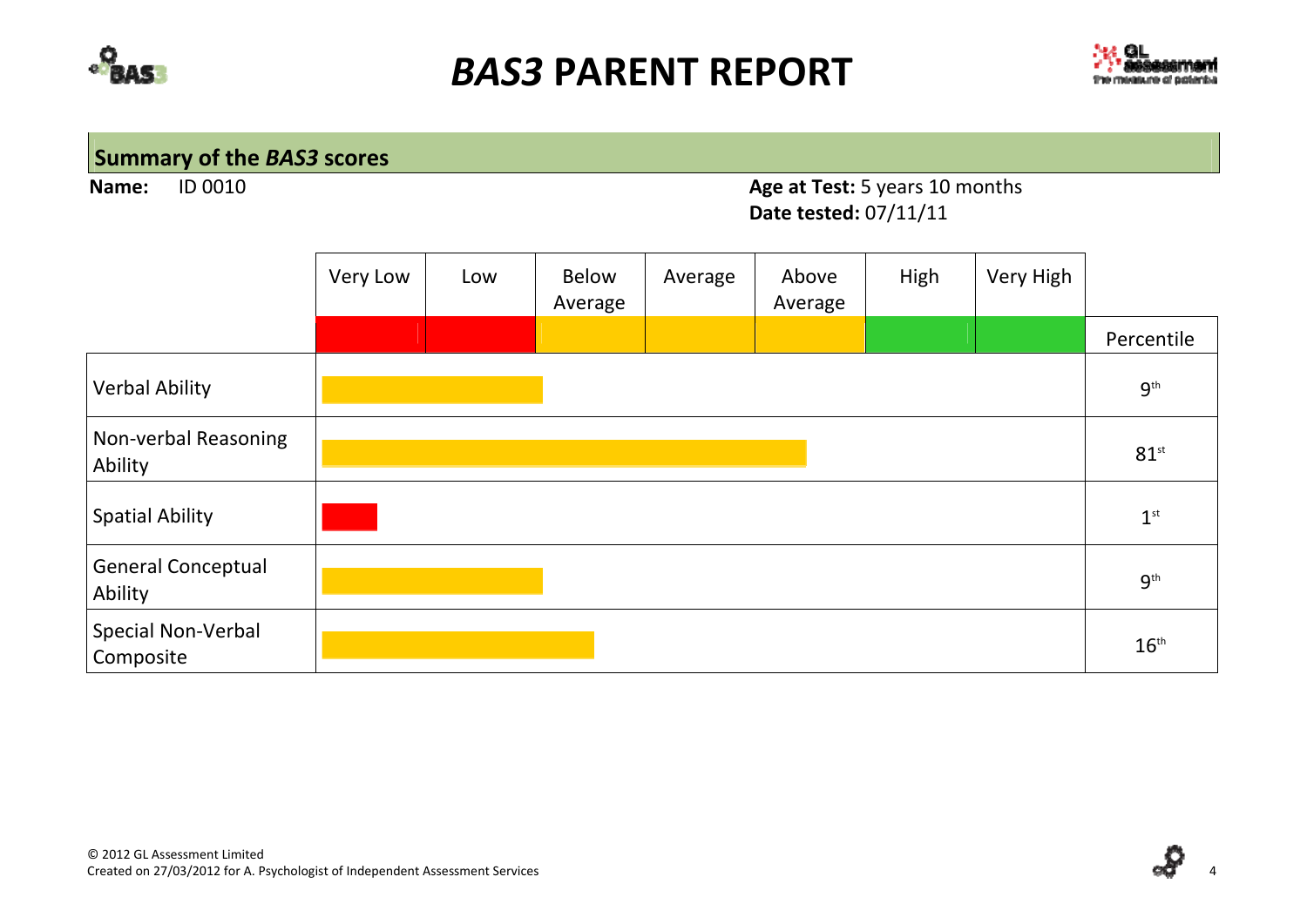



#### **Things that may have affected your child's scores:**

Gagan smiled on occasion and answered questions when asked but she did not initiate conversation and did not speak more than was necessary. She appeared to be trying her best with the assessment (for example, on <sup>a</sup> couple of occasions she spontaneously self‐corrected) despite tiring towards the end of the assessment. On <sup>a</sup> number of occasions Gagan became silent when she was unable to complete <sup>a</sup> task. On these occasions I let her know that it was okay to miss <sup>a</sup> question and move on to the next one. Gagan's fine motor skills (including her pen grip and letter formation) appeared to be an area of weakness although not to the extent that they interfered with her general performance.

## **What do these scores mean?**

Your child ranks in the:

- **• <sup>9</sup>th** percentile for **Verbal Abilities**, meaning she has performed as well as or better than 9% of the national sample. This suggests that her ability to deal with words and use them to think about and solve problems is **Below Average**.
- **• <sup>81</sup>st** percentile for **Non‐verbal reasoning Abilities**, meaning she has performed as well as or better than 81% of the national sample. This suggests that her ability to think about and solve problems involving numbers and patterns is **Above Average**.
- **• <sup>1</sup>st** percentile for **Spatial Abilities**, meaning she has performed as well as or better than 1% of the national sample. This suggests that her ability to deal with shapes and space and use them to think about and solve problems is **Very Low**.
- **• <sup>9</sup>th** percentile for **General Conceptual Abilities**, meaning she has performed as well as or better than 9% of the national sample. This suggests that her ability to deal with <sup>a</sup> broad range of thinking and problem solving tasks is **Below Average**.
- **• <sup>16</sup>th** percentile for **Special Non‐verbal Composite score**, meaning she has performed as well as or better than 16% of the national sample. This suggests that her ability to think spatially and/or non‐verbally is **Below Average**.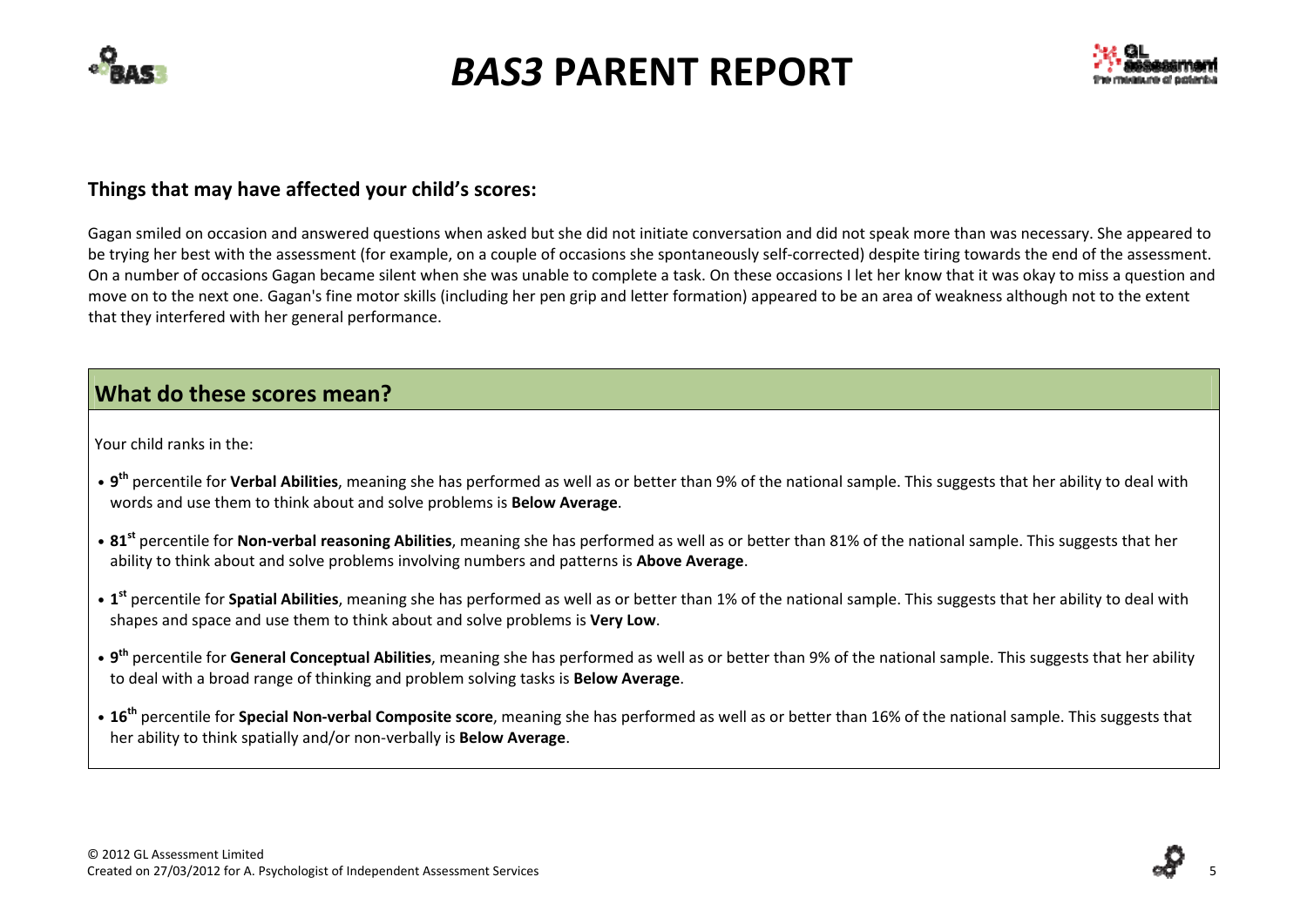



### **The** *BAS3* **individual test results**

Your child's scores on the individual tests that make up the *BAS3* (Core, Diagnostic and Achievement) are provided in the following tables.

## **Core tests:**

 $\overline{a}$ 

These tests measure your child's thinking abilities and contribute to the overall results shown on the previous page.

| Name of test                            | Task your child was asked to complete                                                                                                                      | Measures your child's ability to                                                                                                                   | <b>Percentile</b> | <b>Description of</b><br>results |
|-----------------------------------------|------------------------------------------------------------------------------------------------------------------------------------------------------------|----------------------------------------------------------------------------------------------------------------------------------------------------|-------------------|----------------------------------|
| Copying                                 | Shown a line drawing and asked to copy it.                                                                                                                 | • Recognise and match drawings<br>• Control hand movements                                                                                         | 1 <sup>st</sup>   | Very Low                         |
| <b>Matrices</b>                         | Shown an incomplete grid of abstract shapes and<br>asked to identify the shape (from a multiple-choice<br>selection) which completes the pattern.          | • Recognise the similarities and relationships<br>between sets of shapes<br>• Work out and use rules<br>• Use reasoning and problem solving skills | 62 <sup>nd</sup>  | Average                          |
| <b>Naming</b><br><b>Vocabulary</b>      | Shown a picture of an object and asked to name it<br>(e.g. horse, watch).                                                                                  | • Use expressive language (the ability to say things)<br>• Name objects                                                                            | $14^{\text{th}}$  | <b>Below Average</b>             |
| Pattern<br><b>Construction</b><br>(Alt) | Shown a 2- or 3-dimensional design using blocks,<br>squares or cubes and asked to copy it within a time<br>limit.                                          | • Accurately observe, analyse and match designs<br>• Solve a problem under time pressure<br>• Control hand movements                               | 2 <sup>nd</sup>   | Very Low                         |
| <b>Picture</b><br><b>Similarities</b>   | Shown a row of pictures and given a card with an<br>additional picture on it; then asked to match this<br>card to the picture with which it shares a link. | • Recognise the similarities and relationships<br>between pictures<br>• Use reasoning and problem solving skills                                   | 88 <sup>th</sup>  | Above Average                    |
| <b>Verbal</b><br>Comprehension          | Given spoken instructions and asked to carry them<br>out (e.g. 'Give me the pencil').                                                                      | • Understand basic concepts and spoken language                                                                                                    | $12^{\text{th}}$  | <b>Below Average</b>             |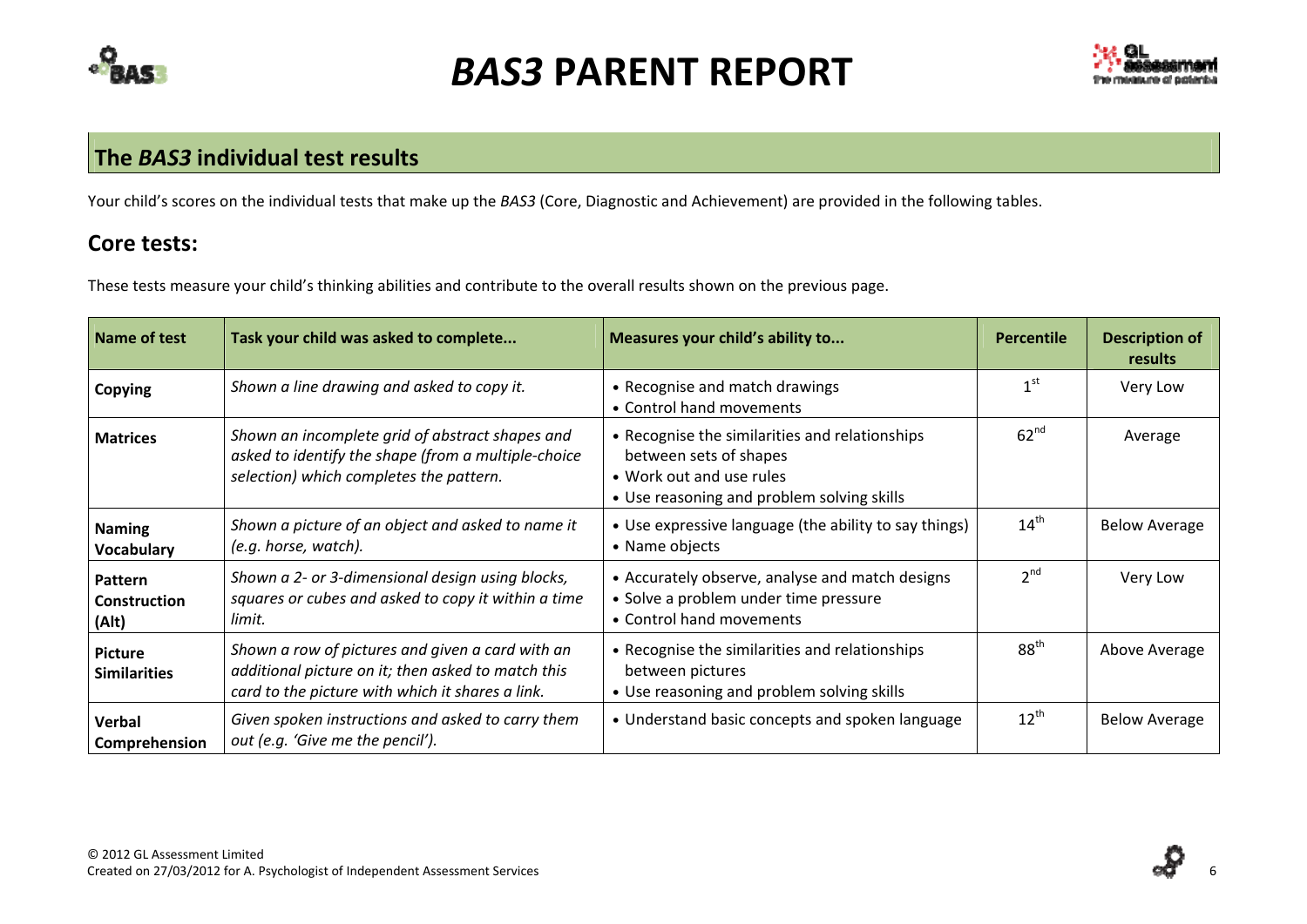



## **Diagnostic tests:**

These tests measure your child's abilities in literacy and numeracy. The results enable her educational progress to be compared against what might be expected from her scores on the other *BAS3* tests.

| <b>Name of test</b>                                         | Task your child was asked to complete                                                                                                                                                                                   | Measures your child's ability to                                                                                                         | <b>Percentile</b> | <b>Description of</b><br>results |
|-------------------------------------------------------------|-------------------------------------------------------------------------------------------------------------------------------------------------------------------------------------------------------------------------|------------------------------------------------------------------------------------------------------------------------------------------|-------------------|----------------------------------|
| <b>Early Number</b><br><b>Concepts</b>                      | Shown squares or pictures and asked to answer<br>questions about numbers, size and other numerical<br>concepts.                                                                                                         | • Use knowledge of basic numbers<br>• Solve simple number problems<br>• Understand language about number and other<br>mathematical ideas | 3 <sup>rd</sup>   | Low                              |
| <b>Matching Letter-</b><br>like Forms                       | Shown an abstract shape that resembles letters of<br>the alphabet, with a series of abstract figures below<br>it (the same shapes rotated or reversed) then asked<br>to find the identical match to the original shape. | • Recognise and match shapes that have been<br>reversed or rotated<br>• Discriminate between similar shapes                              | 4 <sup>th</sup>   | Low                              |
| <b>Recall of Digits</b><br>Forward                          | Listen to a series of numbers and repeat them.                                                                                                                                                                          | • Listen and recall simple number sequences<br>• Use short-term memory                                                                   | $10^{\text{th}}$  | <b>Below Average</b>             |
| <b>Recall of Digits</b><br><b>Backward</b>                  | Listen to a series of numbers and repeat them<br>backwards (i.e. in reverse order).                                                                                                                                     | • Listen and recall reversed number sequences<br>• Reverse number sequences                                                              | $14^{\text{th}}$  | <b>Below Average</b>             |
| <b>Recall of</b><br>Objects:<br>Immediate<br>Verbal         | Shown a display card containing a series of drawn<br>objects and, after the card has been taken away,<br>asked to name as many of the objects as possible.                                                              | • Name objects<br>• Remember and recall a series of objects<br>• Use expressive language (the ability to say things)                     | 27 <sup>th</sup>  | Average                          |
| <b>Recall of</b><br>Objects:<br>Immediate<br><b>Spatial</b> | After having named the objects in Recall of Objects:<br>Immediate Verbal, asked to recreate the<br>arrangement of the original display using a set of<br>cards with the objects on and a blank grid.                    | • Remember and recall a series of objects<br>• Remember and recall the arrangement of objects                                            | 7 <sup>th</sup>   | Low                              |
| <b>Recall of</b>                                            | 15-20 minutes after completing Recall of Objects:                                                                                                                                                                       | • Name objects                                                                                                                           | $18^{\text{th}}$  | <b>Below Average</b>             |

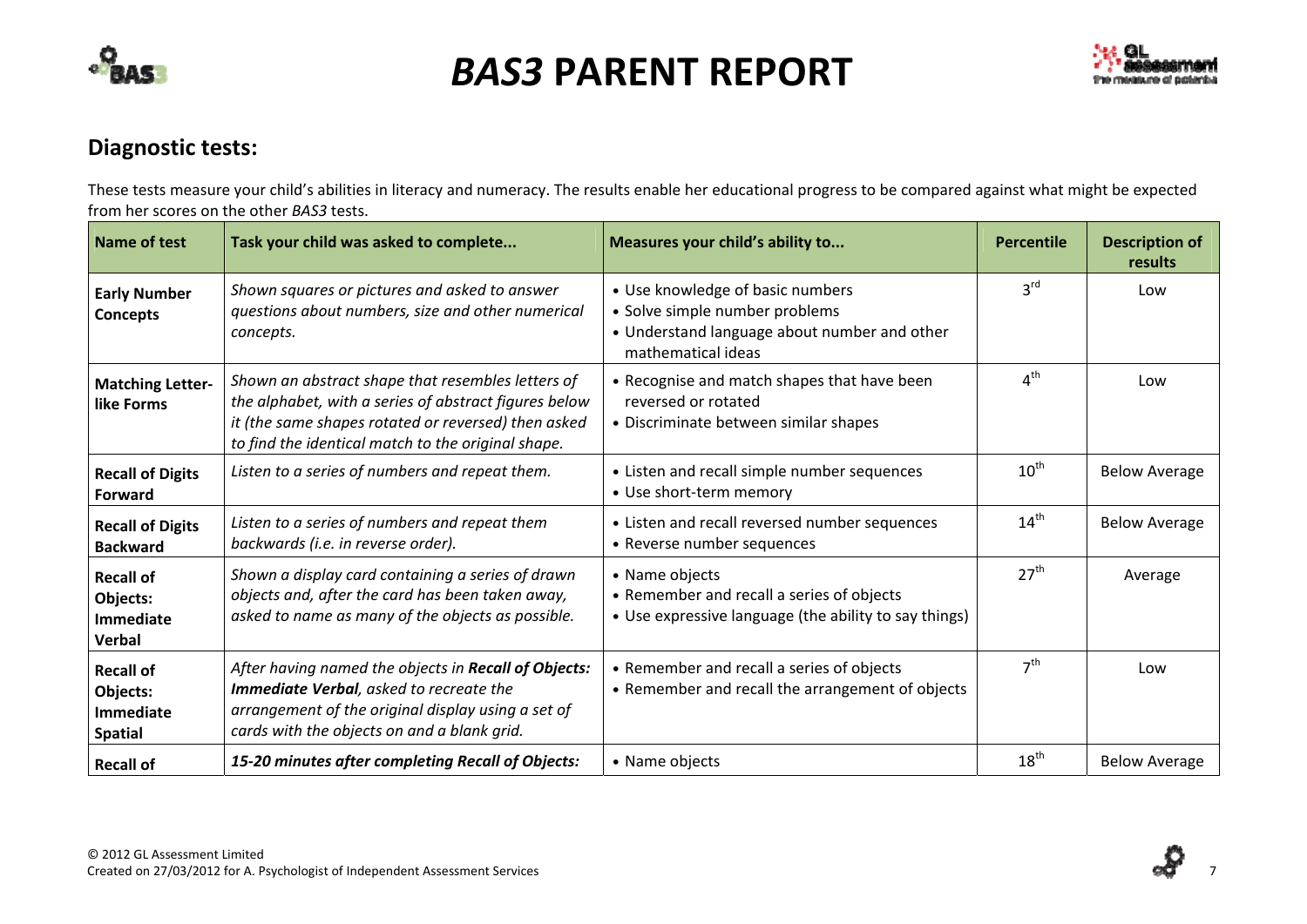



| <b>Objects: Delayed</b><br>Verbal                             | <b>Immediate Verbal</b> , asked to name as many of the<br>objects as possible without any further sight of the<br>display.                                                                                   | • Remember and recall a series of objects<br>• Remember and recall the arrangement of objects<br>• Use expressive language (the ability to say things) |                  |      |
|---------------------------------------------------------------|--------------------------------------------------------------------------------------------------------------------------------------------------------------------------------------------------------------|--------------------------------------------------------------------------------------------------------------------------------------------------------|------------------|------|
| <b>Recall of</b><br><b>Objects: Delayed</b><br><b>Spatial</b> | After recalling the names of the objects in Recall of<br>Objects: Delayed Verbal, asked to recreate the<br>arrangement of the original display using a set of<br>cards with the objects on and a blank grid. | • Remember and recall a series of objects<br>• Remember and recall the arrangement of objects                                                          | $8^{\text{th}}$  | Low  |
| <b>Recognition of</b><br><b>Pictures</b>                      | Shown a picture of one or more objects for a short<br>time; then shown another picture containing the<br>same objects plus extra objects; then asked to point<br>to the original ones.                       | • Recognise and remember pictures of objects<br>• Use short-term memory                                                                                | 92 <sup>nd</sup> | High |